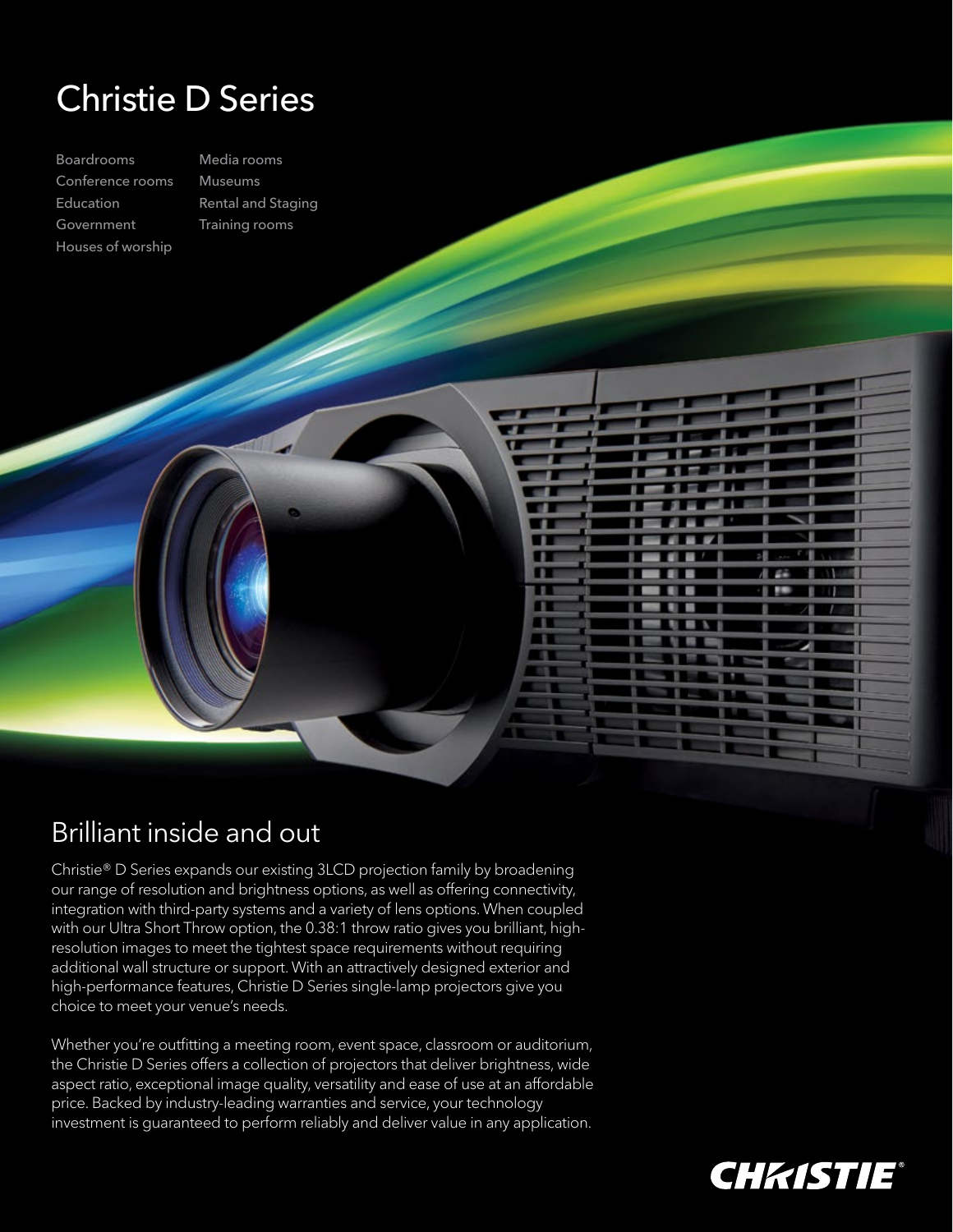▲ Virtually no visible connections - Christie OneConnect provides a seamless, aesthetically pleasing installation by hiding the input/output connection panel and routing just the HDBaseT cable and power cord under the projector.

 Using Christie LiveViewer software (free with Christie D Series purchase), share audio and video content directly from your computer or laptop to your projector via your Local Area Network or wirelessly (optional USB dongle required). Christie LiveViewer supports greater flexibility for collaborative environments such as classrooms, meeting rooms or large venues – whether you have content from single or multiple sources, or you're projecting content using multiple projectors<sup>1</sup>. Collaborate simply and effectively with up to 50 participants, including moderator control of up to 4 simultaneous presentations, on one or various displays when using multiple projectors. You can also make your session secure to prevent unauthorized sharing by asking content participants to enter a passcode.

# Christie D Series

Christie® D Series delivers the performance and affordability you're looking for in a single-lamp projection solution, while also offering many features unique to this series. You'll find it simple to integrate with third-party control systems for flexibility in collaboration and presentation.

#### **Flexibility**

Expanded brightness range with 6000 to 7500 lumens Resolutions to choose from – WXGA, WUXGA Brightest single-lamp options – 7500 for WXGA and 7000 for WUXGA Superior contrast of 10,000:1 Flexibility in application with range of lens options Unobtrusive, quiet operation

### Professional features

Built-in warping and blending

Portrait orientation with no special lamps required Precise color control with Advanced Color Management Excellent image manipulation with digital image shift Stable, uniform brightness in high ambient light environments with High Dynamic Contrast Range (HDCR) eClarity for advanced image processing

### Integration

Powerful yet simple high-performance connectivity with 3G-SDI input (LWU701i-D only)

Single point of connection through HDBaseT and Christie **OneConnect** 

AMX and Crestron control

Enhanced security functionality for asset management Enhanced projector management with Christie **QuickConnect**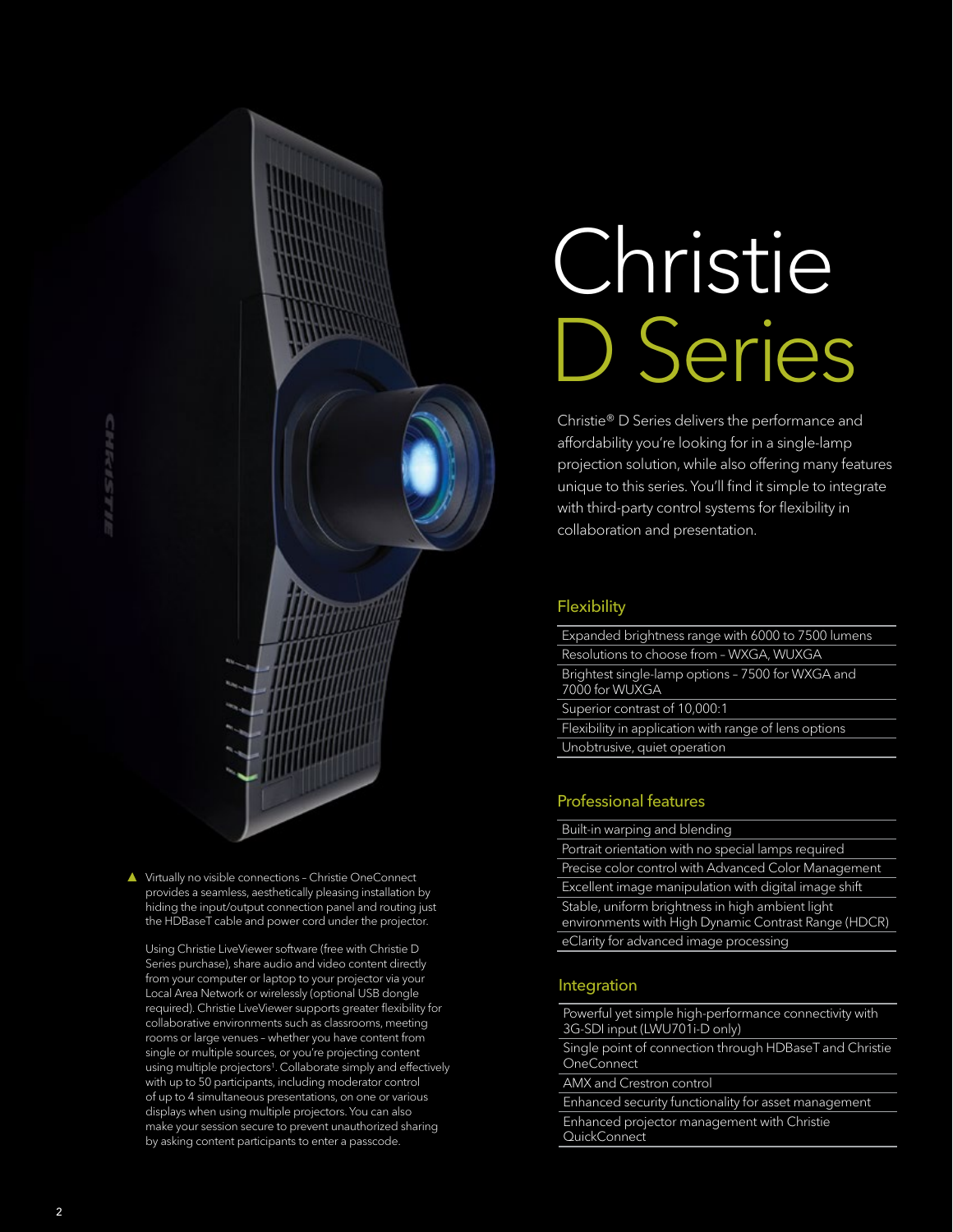

 Christie D Series can offer blending and warping at the same time.



Improve picture quality by adjusting 3 aspects (hue, saturation and luminance) in real time.

|                            |                          | Christie LW751i-D                                                                                                                                                                                                                                                                                                                                                                                                                                                                                                                                                                                                          | Christie LW651i-D                     | Christie LWU701i-D                                                                                                          | Christie LWU601i-D                                                                       |
|----------------------------|--------------------------|----------------------------------------------------------------------------------------------------------------------------------------------------------------------------------------------------------------------------------------------------------------------------------------------------------------------------------------------------------------------------------------------------------------------------------------------------------------------------------------------------------------------------------------------------------------------------------------------------------------------------|---------------------------------------|-----------------------------------------------------------------------------------------------------------------------------|------------------------------------------------------------------------------------------|
| Image                      | brightness               | • 7500 ANSI lumens                                                                                                                                                                                                                                                                                                                                                                                                                                                                                                                                                                                                         | • 6500 ANSI lumens                    | • 7000 ANSI lumens                                                                                                          | • 6000 ANSI lumens                                                                       |
|                            | contrast                 | $\cdot$ 10.000:1 full on/off                                                                                                                                                                                                                                                                                                                                                                                                                                                                                                                                                                                               |                                       |                                                                                                                             |                                                                                          |
|                            | color reproduction       | · 1.074 billion                                                                                                                                                                                                                                                                                                                                                                                                                                                                                                                                                                                                            |                                       |                                                                                                                             |                                                                                          |
| Display                    | type                     | • 3X inorganic LCD 0.75" Polysilicon TFT active matrix<br>• 3X inorganic LCD 0.76" Polysilicon TFT active matrix                                                                                                                                                                                                                                                                                                                                                                                                                                                                                                           |                                       |                                                                                                                             |                                                                                          |
|                            | native resolution        | • 1280 x 800 (1,024,000 pixels) 16:10 ratio                                                                                                                                                                                                                                                                                                                                                                                                                                                                                                                                                                                |                                       | • 1920 x 1200 (2,304,000 pixels) 16:10 ratio                                                                                |                                                                                          |
| Lamp                       | type                     | $\cdot$ 1 x 430W UHP                                                                                                                                                                                                                                                                                                                                                                                                                                                                                                                                                                                                       | $\cdot$ 1 x 370W UHP                  | $\cdot$ 1 x 430W UHP                                                                                                        | $\cdot$ 1 x 370W UHP                                                                     |
|                            | typical lifetime         |                                                                                                                                                                                                                                                                                                                                                                                                                                                                                                                                                                                                                            |                                       | • Standard mode: up to 2000 hrs (430W UHP) / 3000 hrs (370W UHP) • Eco mode: up to 4000 hrs • Portrait mode: up to 1000 hrs |                                                                                          |
| Inputs                     | standard                 | • HDMI connector x 2 • DisplayPort x 1 • HDBaseT x 1 • D-sub 15 pin (RGB & Component) x 1 • Composite video x 1<br>• USB type A connector x 1 (for wireless USB dongle) • 3G-SDI x 1 (LWU701i-D only)                                                                                                                                                                                                                                                                                                                                                                                                                      |                                       |                                                                                                                             |                                                                                          |
|                            | signals                  | . HDTV formats VGA through to WUXGA (1920 x 1200) • Horizontal and vertical scaling while maintaining aspect ratio, all inputs                                                                                                                                                                                                                                                                                                                                                                                                                                                                                             |                                       |                                                                                                                             |                                                                                          |
|                            | pixel clock              | $\cdot$ 27 $\sim$ 150 MHz                                                                                                                                                                                                                                                                                                                                                                                                                                                                                                                                                                                                  |                                       | $• 27 ~ 162$ MHz                                                                                                            | $• 27 ~ 150$ MHz                                                                         |
| Outputs                    | standard                 | • Monitor out D-sub 15 pin (RGB) x 1                                                                                                                                                                                                                                                                                                                                                                                                                                                                                                                                                                                       |                                       |                                                                                                                             |                                                                                          |
| Control and networking     |                          | • D-sub 9 pin x 1 (RS232c) • HDBaseT x 1 (used in standard inputs) • RJ45 Ethernet (10/100) • Wired Remote Jack (3.5 stereo mini) x 1                                                                                                                                                                                                                                                                                                                                                                                                                                                                                      |                                       |                                                                                                                             |                                                                                          |
| Lenses                     |                          | · For further details on lenses, please see www.christiedigital.com                                                                                                                                                                                                                                                                                                                                                                                                                                                                                                                                                        |                                       |                                                                                                                             |                                                                                          |
| Accessories                | standard                 | • Power cord (US cord, 3m) x 1 • (Euro code, 3m) x 1 and (UK cord, 3m) x 1: 121-032106-01, 121-032117-01<br>• Power cord (China cord, 3m) x 1: 121-032128-01 - domestic model only • RGB cable (2m) x 1 • HDMI-DVI cable (0.4m) x 1<br>• Wireless remote control unit x 1 • Adapter cover x 1 • Terminal cover x 1 • HDMI cable holder x 2, Cable tie x 2<br>• User's manual CD (safety guide <sup>4</sup> ) • Operating guide <sup>4</sup> • Network guide <sup>4</sup> • Instant stack guide <sup>4</sup> • Technical guide <sup>3</sup><br>• Software license agreement <sup>4</sup> x 1 • Setup quide <sup>2</sup> x 1 |                                       |                                                                                                                             |                                                                                          |
|                            | optional                 | • Replacement lamp<br>$(003 - 005336 - 01)$                                                                                                                                                                                                                                                                                                                                                                                                                                                                                                                                                                                | • Replacement lamp<br>(003-005337-01) | • Replacement lamp<br>$(003 - 005336 - 01)$                                                                                 | • Replacement lamp<br>$(003 - 005337 - 01)$                                              |
|                            |                          | • Optional wireless dongle (USB) (121-116109-XX) • Mount (108-506102-XX) • Cable cover for white models (121-133108-01)<br>• Cable cover for black models (121-132107-01) • Replacement filter: 20,000hr (003-005339-01)                                                                                                                                                                                                                                                                                                                                                                                                   |                                       |                                                                                                                             |                                                                                          |
| Power<br>operating voltage |                          | • 100-120 VAC • 220-240 VAC @ 50/60Hz                                                                                                                                                                                                                                                                                                                                                                                                                                                                                                                                                                                      |                                       |                                                                                                                             |                                                                                          |
| requirements               | consumption              | • 580W + 10% or less at 100-120 VAC • 560W + 10% or less<br>at 220-240 VAC                                                                                                                                                                                                                                                                                                                                                                                                                                                                                                                                                 |                                       | • 600W + 10% or less<br>at 100-120 VAC<br>• 580W + 10% or less<br>at 220-240 VAC                                            | • 580W + 10% or less<br>at 100-120 VAC<br>• 560W + 10% or less<br>at 220-240 VAC         |
|                            | operating current        | • 5.9A +10% or less at 100-120 VAC • 2.9A +10% or less max<br>at 220-240 VAC                                                                                                                                                                                                                                                                                                                                                                                                                                                                                                                                               |                                       | • 6.0A +10% or less<br>at 100-120 VAC<br>$\cdot$ 3.0A +10% or less max<br>at 220-240 VAC                                    | • 5.9A +10% or less<br>at 100-120 VAC<br>$\cdot$ 2.9A +10% or less max<br>at 220-240 VAC |
|                            | dissipation              | • 1,979 BTU/hr (100-120 VAC) • 1,911 BTU/hr (220-240 VAC)                                                                                                                                                                                                                                                                                                                                                                                                                                                                                                                                                                  |                                       | • 2.047 BTU/hr<br>(100-120 VAC)<br>• 1,979 BTU/hr<br>(220-240 VAC)                                                          | • 1.979 BTU/hr<br>(100-120 VAC)<br>• 1,911 BTU/hr<br>(220-240 VAC)                       |
| Physical specs             | size                     |                                                                                                                                                                                                                                                                                                                                                                                                                                                                                                                                                                                                                            |                                       |                                                                                                                             |                                                                                          |
|                            | shipping size            | • (LxWxH) 22.1 x 27.7 x 12.4" (561 x 703 x 314mm)                                                                                                                                                                                                                                                                                                                                                                                                                                                                                                                                                                          |                                       |                                                                                                                             |                                                                                          |
|                            | weight                   | • 24.5lbs (11.1kg) without lens                                                                                                                                                                                                                                                                                                                                                                                                                                                                                                                                                                                            |                                       |                                                                                                                             |                                                                                          |
|                            | shipping weight          | • See website                                                                                                                                                                                                                                                                                                                                                                                                                                                                                                                                                                                                              |                                       |                                                                                                                             |                                                                                          |
| Operating<br>environment   | noise                    | · Typical mode: 40dBA · Eco mode: 32dBA                                                                                                                                                                                                                                                                                                                                                                                                                                                                                                                                                                                    |                                       |                                                                                                                             |                                                                                          |
|                            | operating<br>temperature | • Normal: 32-104°F (0-40°C) • Eco: 32-113°F (0-45°C)                                                                                                                                                                                                                                                                                                                                                                                                                                                                                                                                                                       |                                       |                                                                                                                             |                                                                                          |
|                            | altitude                 | $\cdot$ 0-10,000ft (3048m)                                                                                                                                                                                                                                                                                                                                                                                                                                                                                                                                                                                                 |                                       |                                                                                                                             |                                                                                          |
|                            | humidity                 | • 10-85% non-condensing                                                                                                                                                                                                                                                                                                                                                                                                                                                                                                                                                                                                    |                                       |                                                                                                                             |                                                                                          |
| Key features               |                          | . Single lamp . 3G-SDI (LWU701i-D only) . Blending and warping . Camera-based, easy blend and warp with included software<br>• Collaboration software included • Portrait capable • 360° on axis capable • Christie OneConnect • eClarity • Advanced Color Management<br>• HDCR • Digital image shift technology • HDBT <sup>TM</sup> • Up to 20,000 hour filter • ILS lens memory • AMX and Crestron connectivity<br>. Wireless capable . Built-in LCD status panel . App management control . DICOM simulation mode . Picture-in-Picture / Picture-by-Picture                                                            |                                       |                                                                                                                             |                                                                                          |
| Limited warranty           |                          | • Three years parts and labor (including light engine) • Lamp: 500 hours or one year (whichever comes first)<br>• Contact an authorized Christie representative for full details of our limited warranty                                                                                                                                                                                                                                                                                                                                                                                                                   |                                       |                                                                                                                             |                                                                                          |

- <sup>1</sup> When projecting content through multiple projectors, you will require a USB dongle or network connection for each projector.<br><sup>2</sup> 15 Language (English, French, Spanish, German, Italian, Dutch, Portuguese, Simplified Chi
-